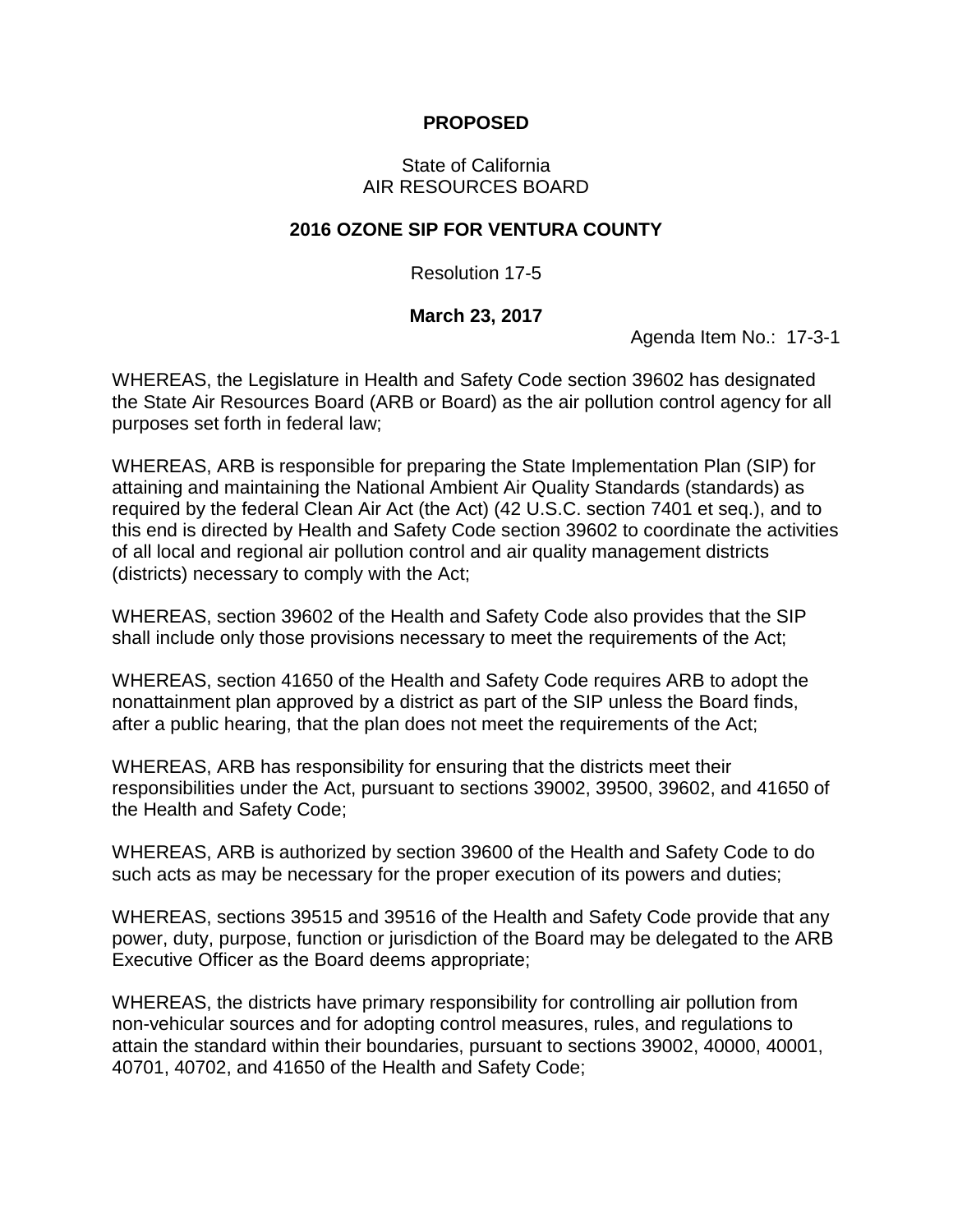WHEREAS, on March 27, 2008, the United States Environmental Protection Agency (U.S. EPA) promulgated an 8-hour ozone standard of 75 parts per billion (ppb);

WHEREAS, effective July 20, 2012, U.S. EPA designated Ventura County as nonattainment for the 75 ppb 8-hour ozone standard with a Serious classification and attainment date of July 20, 2021;

WHEREAS, the Ventura County Air Pollution Control District (District) is the local air district and planning agency for Ventura County;

WHEREAS, the Act requires that a Serious nonattainment area ozone SIP include an emissions inventory, attainment demonstration, reasonably available control measures (RACM), reasonable further progress (RFP), contingency measures for RFP and attainment, and transportation conformity budgets;

WHEREAS, the District developed the 2016 Ventura County Air Quality Management Plan (2016 Plan) to meet the Serious ozone nonattainment area planning requirements for the 75 ppb 8-hour ozone standard;

WHEREAS, consistent with section 172(c)(3) of the Act, the 2016 Plan includes a comprehensive, accurate, current inventory of emissions data of oxides of nitrogen (NOx), and reactive organic gases;

WHEREAS, consistent with sections 181(a) and 182(c)(2) of the Act, the 2016 Plan includes an attainment demonstration that shows attainment as expeditiously as practicable by the Serious area deadline of July 20, 2021;

WHEREAS, consistent with section 172(c)(1) of the Act, the 2016 Plan demonstrates RACM;

WHEREAS, consistent with sections 172(c)(2) and 182(c)(2) of the Act, the 2016 Plan identifies emission levels that demonstrate RFP through the attainment year;

WHEREAS, consistent with section 176 of the Act, the 2016 Plan establishes transportation conformity emission budgets, developed in consultation between the District and the regional transportation agency, that conform to the attainment emission levels;

WHEREAS, a recent decision by the U.S. Court of Appeals for the Ninth Circuit, in *Bahr v. U.S. Environmental Protection Agency* (9th Cir. 2016) 836 F.3d 1218, addressed the U.S. EPA's previous interpretation of contingency measure requirements under the Act;

WHEREAS, the 2016 Plan identifies sufficient contingency measures for RFP and attainment consistent with sections  $172(c)(9)$  and  $182(c)(9)$  of the Act, as interpreted by previous U.S. EPA guidance;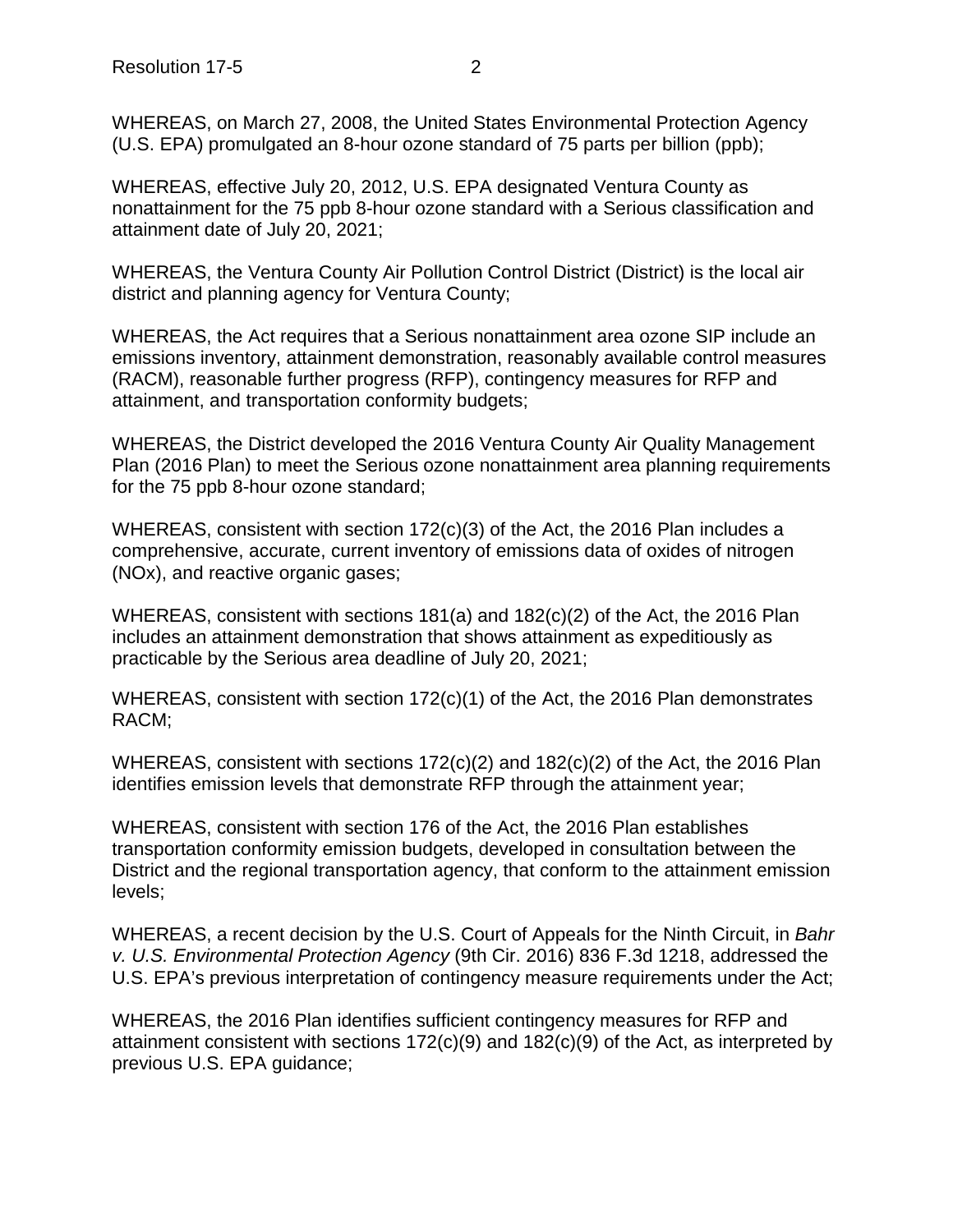WHEREAS, ARB staff reviewed the 2016 Plan and concluded that it meets the applicable requirements of the Act;

WHEREAS, ARB will work with the U.S. EPA and the District to resolve any issues with the contingency measures identified in the 2016 Plan in light of *Bahr* and any revised guidance, and to submit a plan revision to U.S. EPA as appropriate;

WHEREAS, federal law set forth in section 110(I) of the Act and Title 40, Code of Federal Regulations (CFR), section 51.102, requires that one or more public hearings, preceded by at least 30 days of notice and opportunity for public review, must be conducted before adopting and submitting any SIP revision to U.S. EPA;

WHEREAS, as required by the Act, the 2016 Plan was made available for public review at least 30 days prior to the February 14, 2017, public hearing where the District Governing Board approved the 2016 Plan;

WHEREAS, the California Environmental Quality Act (CEQA) requires that no project which may have significant adverse environmental impacts be adopted as originally proposed if feasible alternatives or mitigation measures are available to reduce or eliminate such impacts;

WHEREAS, to meet its obligations under CEQA, the District determined that the 2016 Plan is exempt from CEQA under California Code of Regulations, title 14, section 15061(b)(3) (the general rule that CEQA only applies to projects which have the potential for causing a significant effect on the environment) and under California Code of Regulations, title 14, section 15308 (actions taken by a regulatory agency for protection of the environment) and the 2016 Plan will not result in any potentially significant adverse effects on the environment; and

WHEREAS, ARB has determined that its subsequent approval of the District's 2016 Plan is "ministerial" for purposes of CEQA (Cal. Code Regs., tit 14, § 15268) because ARB's review is limited to determining if the Plan meets the requirements of the Act, and ARB lacks authority to modify or not approve the Plan in response to environmental concerns, as described in Chapter VI of the ARB Staff Report.

NOW, THEREFORE, the Board finds that:

- 1. The 2016 Plan meets the requirements of the Act for a Serious ozone nonattainment area as interpreted by existing U.S. EPA guidance;
- 2. The 2016 Plan includes the required air quality and emissions data, modeled attainment demonstration, RACM demonstration, RFP demonstration, and transportation conformity budgets;
- 3. Ongoing implementation of ARB and District control programs provides the emission reductions needed for meeting the 75 ppb 8-hour ozone standard by the attainment deadline; and